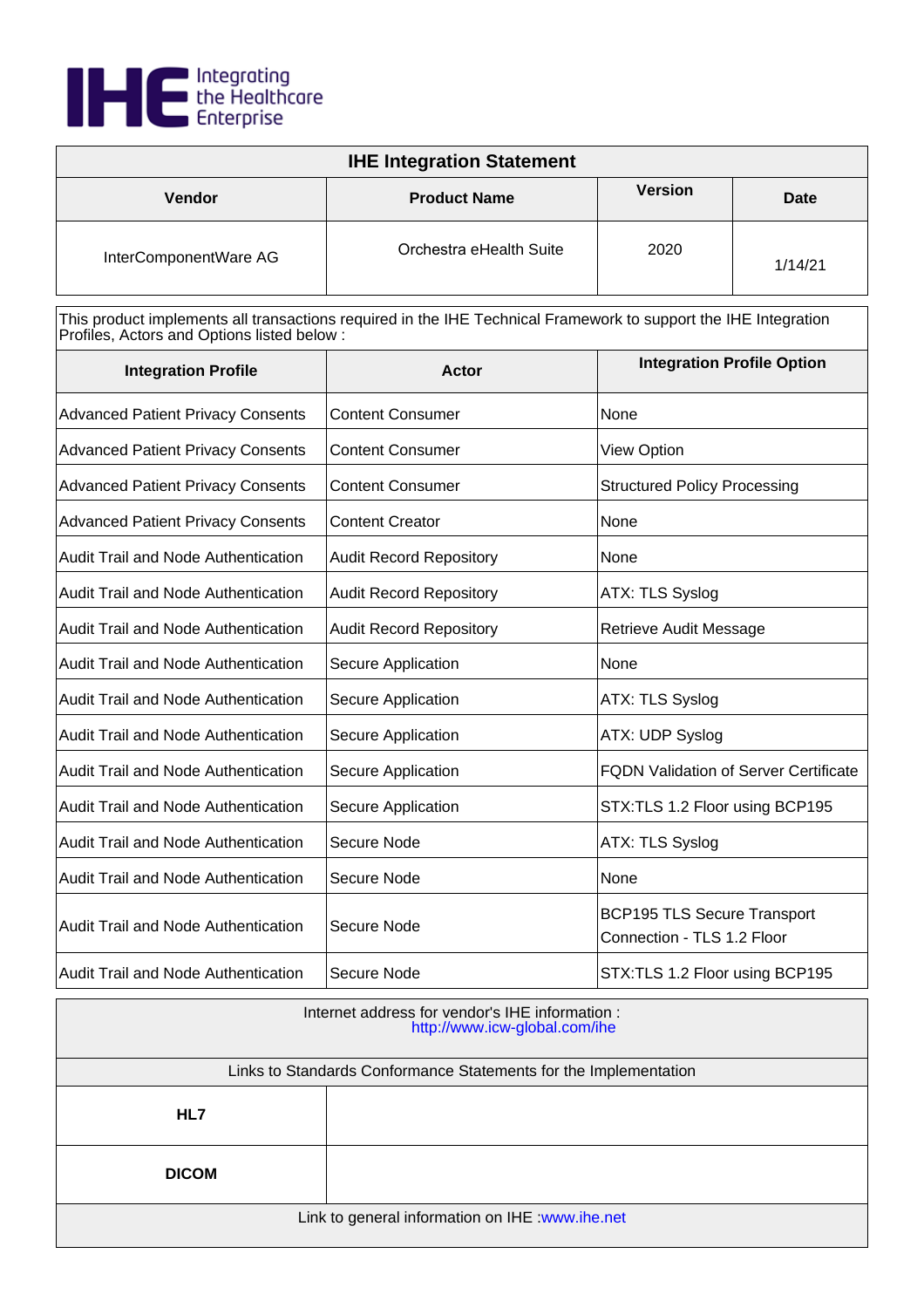

| <b>IHE Integration Statement</b> |                         |                |             |
|----------------------------------|-------------------------|----------------|-------------|
| <b>Vendor</b>                    | <b>Product Name</b>     | <b>Version</b> | <b>Date</b> |
| InterComponentWare AG            | Orchestra eHealth Suite | 2020           | 1/14/21     |

| <b>Integration Profile</b>            | Actor                                           | <b>Integration Profile Option</b>                    |
|---------------------------------------|-------------------------------------------------|------------------------------------------------------|
| <b>Basic Patient Privacy Consents</b> | <b>Content Consumer</b>                         | None                                                 |
| <b>Basic Patient Privacy Consents</b> | <b>Content Consumer</b>                         | <b>Basic Patient Privacy</b><br>Acknowledgement View |
| <b>Basic Patient Privacy Consents</b> | <b>Content Creator</b>                          | None                                                 |
| <b>Basic Patient Privacy Consents</b> | <b>Content Creator</b>                          | <b>Basic Patient Privacy</b><br>Acknowledgment       |
| <b>Consistent Time</b>                | <b>Time Client</b>                              | None                                                 |
| <b>Consistent Time</b>                | <b>Time Server</b>                              | None                                                 |
| <b>Document Encryption</b>            | <b>Content Creator</b>                          | None                                                 |
| Document Metadata Subscription        | Document Metadata Notification<br><b>Broker</b> | Document Metatdata Publish<br>Recipient              |
| Document Metadata Subscription        | Document Metadata Notification<br><b>Broker</b> | None                                                 |
| Document Metadata Subscription        | Document Metadata Notification<br><b>Broker</b> | Patient-Independent Subscription                     |
| Document Metadata Subscription        | Document Metadata Notification<br>Recipient     | None                                                 |
| Document Metadata Subscription        | Document Metadata Subscriber                    | None                                                 |

| Internet address for vendor's IHE information :<br>http://www.icw-global.com/ihe |  |  |
|----------------------------------------------------------------------------------|--|--|
| Links to Standards Conformance Statements for the Implementation                 |  |  |
| HL7                                                                              |  |  |
| <b>DICOM</b>                                                                     |  |  |
| Link to general information on IHE : www.ihe.net                                 |  |  |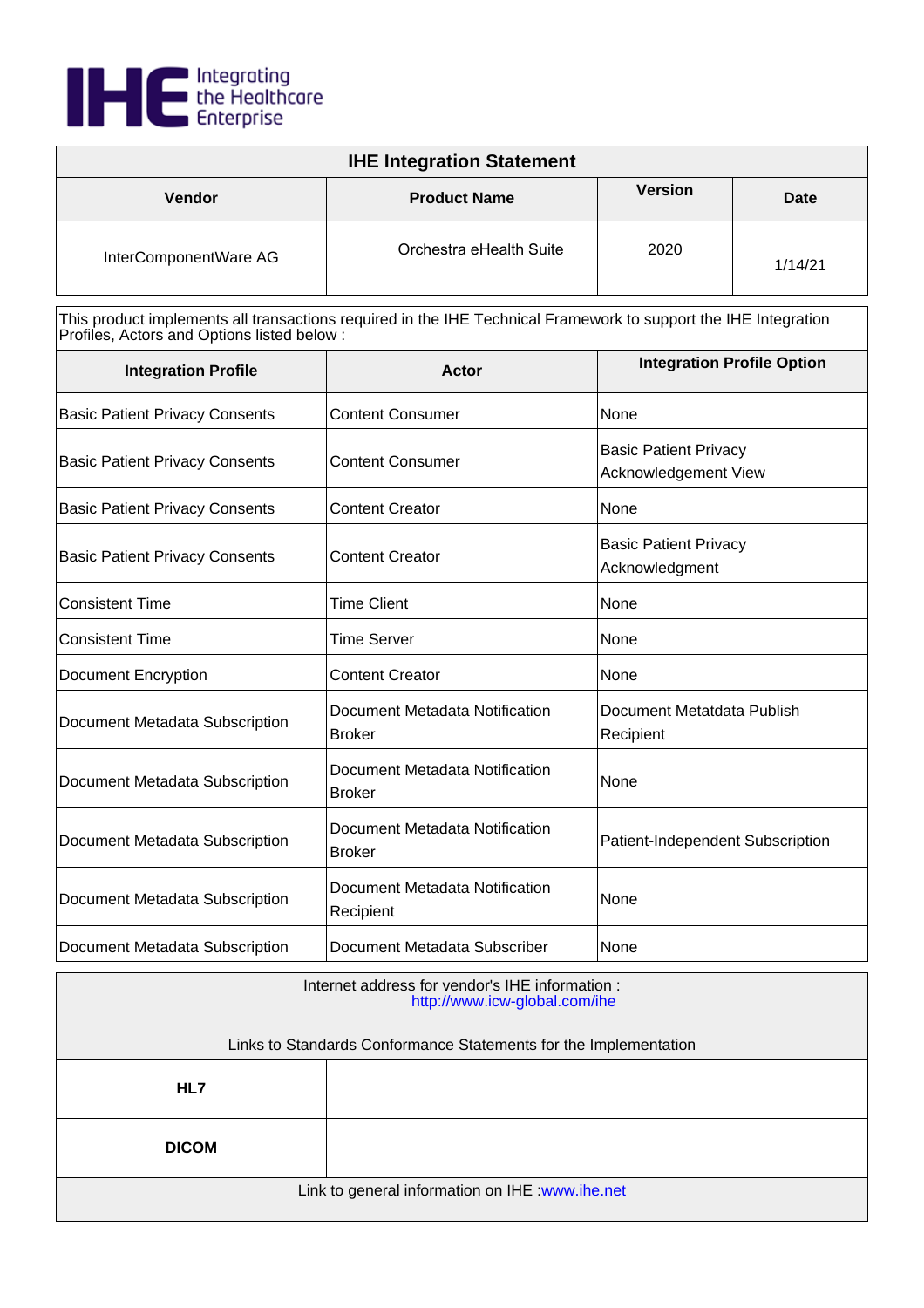

| <b>IHE Integration Statement</b> |                         |                |         |
|----------------------------------|-------------------------|----------------|---------|
| <b>Vendor</b>                    | <b>Product Name</b>     | <b>Version</b> | Date    |
| InterComponentWare AG            | Orchestra eHealth Suite | 2020           | 1/14/21 |

| <b>Integration Profile</b>               | <b>Actor</b>                          | <b>Integration Profile Option</b>              |
|------------------------------------------|---------------------------------------|------------------------------------------------|
| <b>Emergency Department Referral</b>     | <b>Content Creator</b>                | None                                           |
| <b>Healthcare Provider Directory</b>     | <b>Provider Information Consumer</b>  | None                                           |
| <b>Healthcare Provider Directory</b>     | <b>Provider Information Directory</b> | None                                           |
| <b>Healthcare Provider Directory</b>     | <b>Provider Information Directory</b> | <b>Provider Information Feed</b>               |
| Mobile access to Health Documents        | <b>Document Recipient</b>             | None                                           |
| Mobile access to Health Documents        | <b>Document Recipient</b>             | Comprehensive Metadata                         |
| Mobile access to Health Documents        | <b>Document Responder</b>             | None                                           |
| <b>Multi-Patient Queries</b>             | Document Registry                     | None                                           |
| <b>Patient Administration Management</b> | <b>Patient Encounter Consumer</b>     | Inpatient / Outpatient Encounter<br>Management |
| <b>Patient Administration Management</b> | <b>Patient Encounter Consumer</b>     | None                                           |
| Patient Demographics Query               | <b>Patient Demographics Consumer</b>  | None                                           |
| <b>Patient Demographics Query</b>        | <b>Patient Demographics Supplier</b>  | None                                           |
| Patient Demographics Query for<br>Mobile | <b>Patient Demographics Supplier</b>  | None                                           |
| Patient Demographic Query HL7 V3         | <b>Patient Demographics Consumer</b>  | <b>Continuation Option</b>                     |
| Patient Demographic Query HL7 V3         | <b>Patient Demographics Consumer</b>  | None                                           |

| Internet address for vendor's IHE information :<br>http://www.icw-global.com/ihe |  |
|----------------------------------------------------------------------------------|--|
| Links to Standards Conformance Statements for the Implementation                 |  |
| HL7                                                                              |  |
| <b>DICOM</b>                                                                     |  |
| Link to general information on IHE : www.ihe.net                                 |  |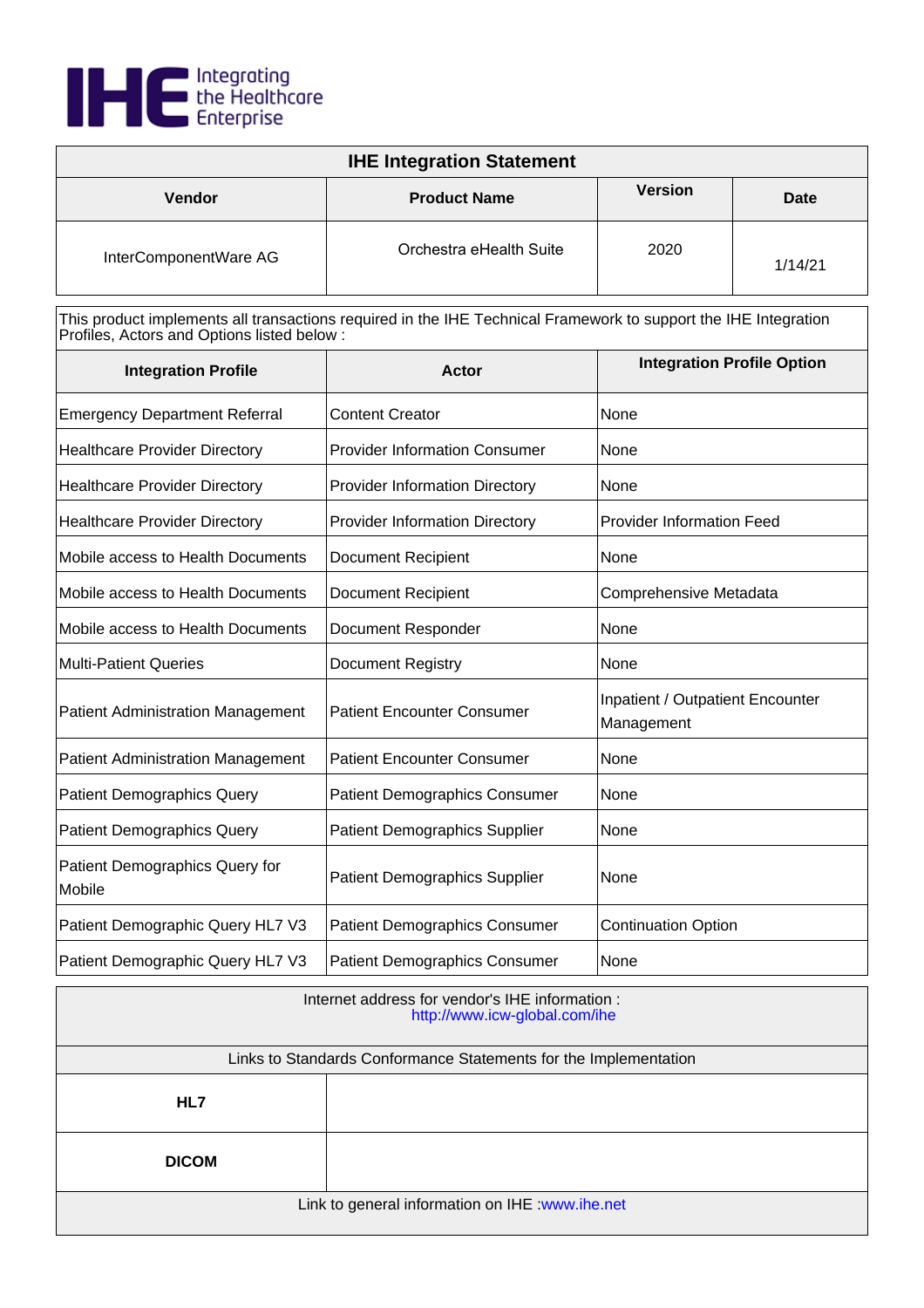

| <b>IHE Integration Statement</b> |                         |                |             |
|----------------------------------|-------------------------|----------------|-------------|
| <b>Vendor</b>                    | <b>Product Name</b>     | <b>Version</b> | <b>Date</b> |
| InterComponentWare AG            | Orchestra eHealth Suite | 2020           | 1/14/21     |

| <b>Integration Profile</b>                                                                | Actor                                                | <b>Integration Profile Option</b> |
|-------------------------------------------------------------------------------------------|------------------------------------------------------|-----------------------------------|
| Patient Demographic Query HL7 V3                                                          | <b>Patient Demographics Supplier</b>                 | None                              |
| Patient Identifier Cross-referencing for<br>MPI                                           | <b>Patient Identity Source</b>                       | None                              |
| Patient Identifier Cross-referencing for Patient Identifier Cross-reference<br>MPI        | Consumer                                             | <b>PIX Update Notification</b>    |
| Patient Identifier Cross-referencing for Patient Identifier Cross-reference<br><b>MPI</b> | Consumer                                             | None                              |
| Patient Identifier Cross-referencing for Patient Identifier Cross-reference<br><b>MPI</b> | Manager                                              | None                              |
| Patient Identifier Cross-reference for<br>Mobile                                          | Patient Identifier Cross-reference<br>Manager        | None                              |
| Patient Identifier Cross-Reference<br>HL7 V3                                              | <b>Patient Identifier Cross-reference</b><br>Manager | None                              |
| Query for Existing Data for Mobile                                                        | <b>Clinical Data Source</b>                          | None                              |
| Query for Existing Data for Mobile                                                        | <b>Clinical Data Source</b>                          | <b>QEDm Diagnostic Results</b>    |
| Query for Existing Data for Mobile                                                        | <b>Clinical Data Source</b>                          | <b>QEDm Conditions</b>            |
| Query for Existing Data for Mobile                                                        | <b>Clinical Data Source</b>                          | <b>QEDm Encounters</b>            |
| Query for Existing Data for Mobile                                                        | <b>Clinical Data Source</b>                          | <b>QEDm Simple Observations</b>   |

| Internet address for vendor's IHE information :<br>http://www.icw-global.com/ihe |  |
|----------------------------------------------------------------------------------|--|
| Links to Standards Conformance Statements for the Implementation                 |  |
| HL7                                                                              |  |
| <b>DICOM</b>                                                                     |  |
| Link to general information on IHE : www.ihe.net                                 |  |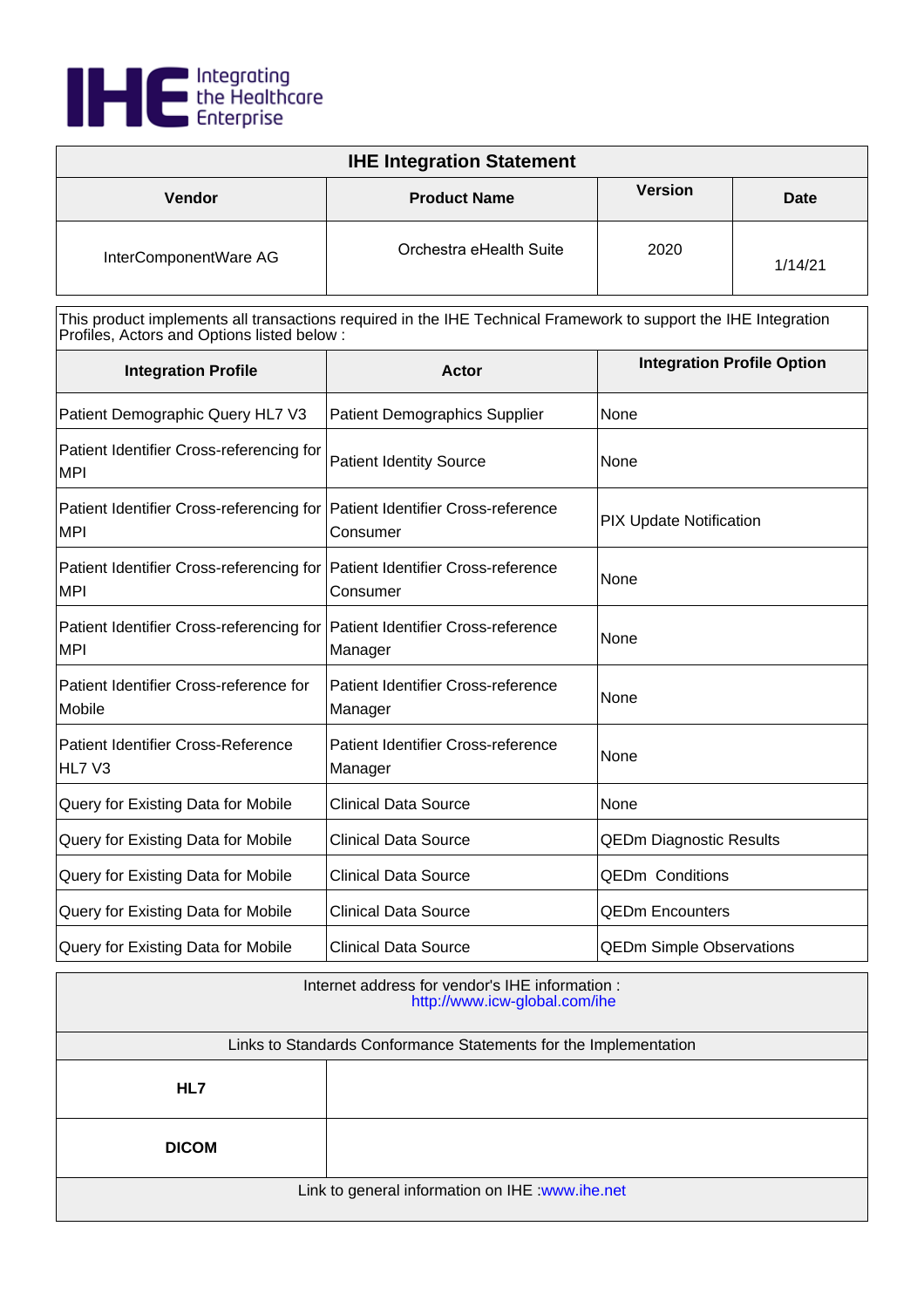

| <b>IHE Integration Statement</b> |                         |                |             |
|----------------------------------|-------------------------|----------------|-------------|
| <b>Vendor</b>                    | <b>Product Name</b>     | <b>Version</b> | <b>Date</b> |
| InterComponentWare AG            | Orchestra eHealth Suite | 2020           | 1/14/21     |

| <b>Integration Profile</b>           | Actor                                  | <b>Integration Profile Option</b> |
|--------------------------------------|----------------------------------------|-----------------------------------|
| Query for Existing Data for Mobile   | <b>Clinical Data Source</b>            | <b>QEDm Immunizations</b>         |
| <b>Remove Metadata and Documents</b> | Document Administrator                 | None                              |
| Remove Metadata and Documents        | Document Administrator                 | <b>Remote Registry</b>            |
| <b>Remove Metadata and Documents</b> | Document Administrator                 | <b>Remote Repository</b>          |
| <b>Remove Metadata and Documents</b> | <b>Document Registry</b>               | None                              |
| Remove Metadata and Documents        | <b>Document Repository</b>             | None                              |
| Restricted Metadata Update           | Update Initiator                       | None                              |
| Restricted Metadata Update           | <b>Update Responder</b>                | None                              |
| <b>Restricted Metadata Update</b>    | <b>Update Responder</b>                | <b>Forward Update</b>             |
| <b>Restricted Metadata Update</b>    | <b>Update Responder</b>                | <b>XDS Version Persistence</b>    |
| Restricted Metadata Update           | <b>Update Responder</b>                | <b>XDS Persistence</b>            |
| <b>Secure Retrieve</b>               | <b>Authorization Decisions Manager</b> | None                              |
| <b>Sharing Value Sets</b>            | Value Set Consumer                     | None                              |
| <b>Sharing Value Sets</b>            | <b>Value Set Consumer</b>              | <b>HTTP Binding</b>               |
| <b>Sharing Value Sets</b>            | <b>Value Set Consumer</b>              | <b>SOAP Binding</b>               |
| <b>Sharing Value Sets</b>            | <b>Value Set Repository</b>            | None                              |

| Internet address for vendor's IHE information :<br>http://www.icw-global.com/ihe |  |
|----------------------------------------------------------------------------------|--|
| Links to Standards Conformance Statements for the Implementation                 |  |
| HL7                                                                              |  |
| <b>DICOM</b>                                                                     |  |
| Link to general information on IHE : www.ihe.net                                 |  |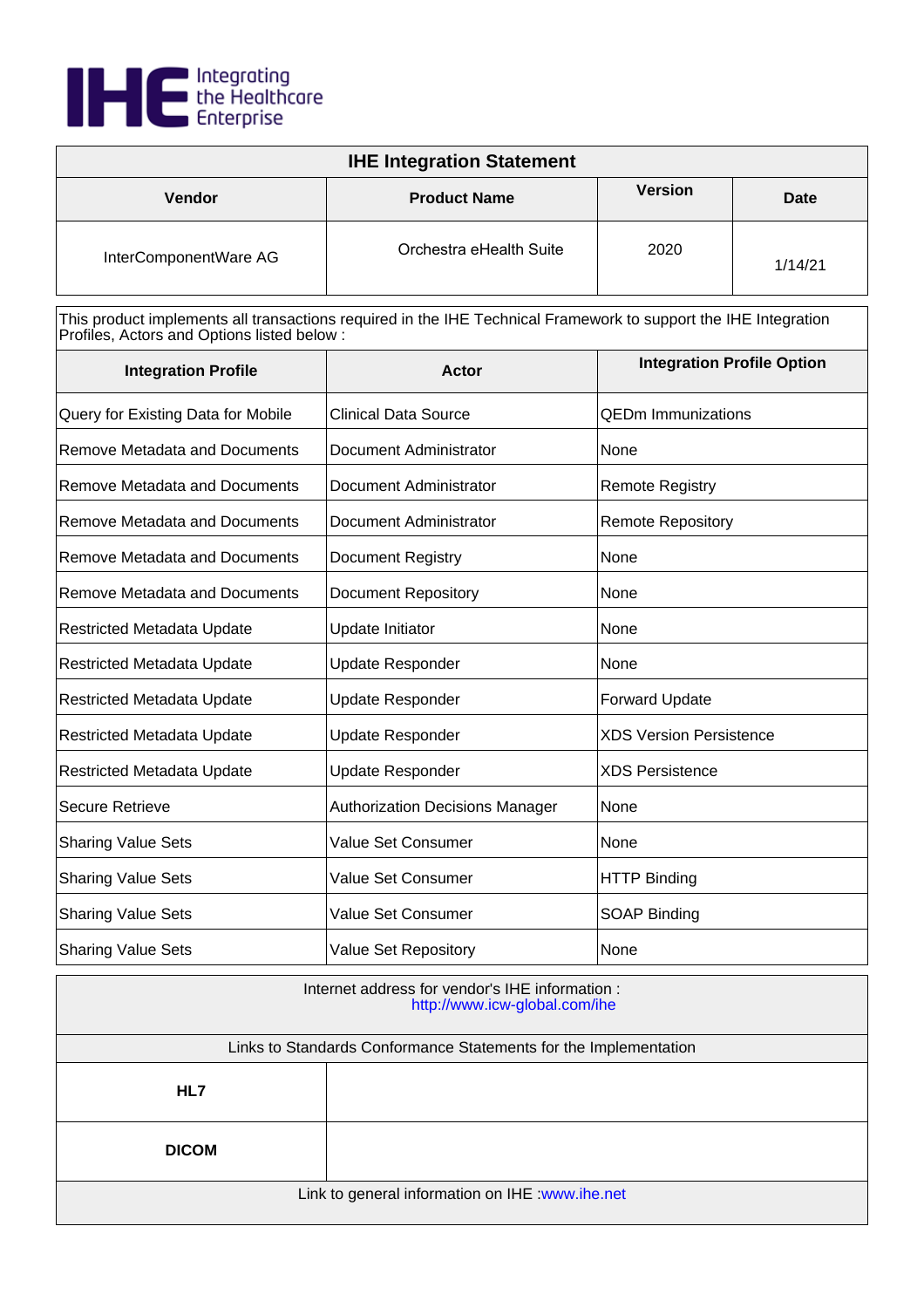

| <b>IHE Integration Statement</b> |                         |                |         |
|----------------------------------|-------------------------|----------------|---------|
| <b>Vendor</b>                    | <b>Product Name</b>     | <b>Version</b> | Date    |
| InterComponentWare AG            | Orchestra eHealth Suite | 2020           | 1/14/21 |

| <b>Integration Profile</b>                | <b>Actor</b>                      | <b>Integration Profile Option</b>                                  |
|-------------------------------------------|-----------------------------------|--------------------------------------------------------------------|
| <b>Cross-Community Access</b>             | <b>Initiating Gateway</b>         | <b>XDS Affinity Domain</b>                                         |
| <b>Cross-Community Access</b>             | <b>Initiating Gateway</b>         | None                                                               |
| <b>Cross-Community Access</b>             | <b>Initiating Gateway</b>         | Asynchronous Web Services<br>Exchange (WS-Addressing based)        |
| <b>Cross-Community Access</b>             | <b>Responding Gateway</b>         | Asynchronous Web Services<br>Exchange (WS-Addressing based)        |
| <b>Cross-Community Access</b>             | <b>Responding Gateway</b>         | None                                                               |
| <b>Cross-Community Access for Imaging</b> | <b>Imaging Document Source</b>    | None                                                               |
| Cross-Community Access for Imaging        | Initiating Imaging Gateway        | None                                                               |
| Cross-Community Access for Imaging        | <b>Responding Imaging Gateway</b> | None                                                               |
| <b>Cross-Community Fetch</b>              | <b>Initiating Gateway</b>         | Asynchronous Web Services<br>Exchange (WS-Addressing based)        |
| <b>Cross-Community Fetch</b>              | <b>Initiating Gateway</b>         | None                                                               |
| <b>Cross-Community Fetch</b>              | <b>Responding Gateway</b>         | None                                                               |
| <b>Cross Community Patient Discovery</b>  | <b>Initiating Gateway</b>         | <b>Asynchronous Web Services</b><br>Exchange (WS-Addressing based) |
| <b>Cross Community Patient Discovery</b>  | <b>Initiating Gateway</b>         | None                                                               |
| <b>Cross Community Patient Discovery</b>  | <b>Responding Gateway</b>         | None                                                               |

| Internet address for vendor's IHE information :<br>http://www.icw-global.com/ihe |  |
|----------------------------------------------------------------------------------|--|
| Links to Standards Conformance Statements for the Implementation                 |  |
| HL7                                                                              |  |
| <b>DICOM</b>                                                                     |  |
| Link to general information on IHE : www.ihe.net                                 |  |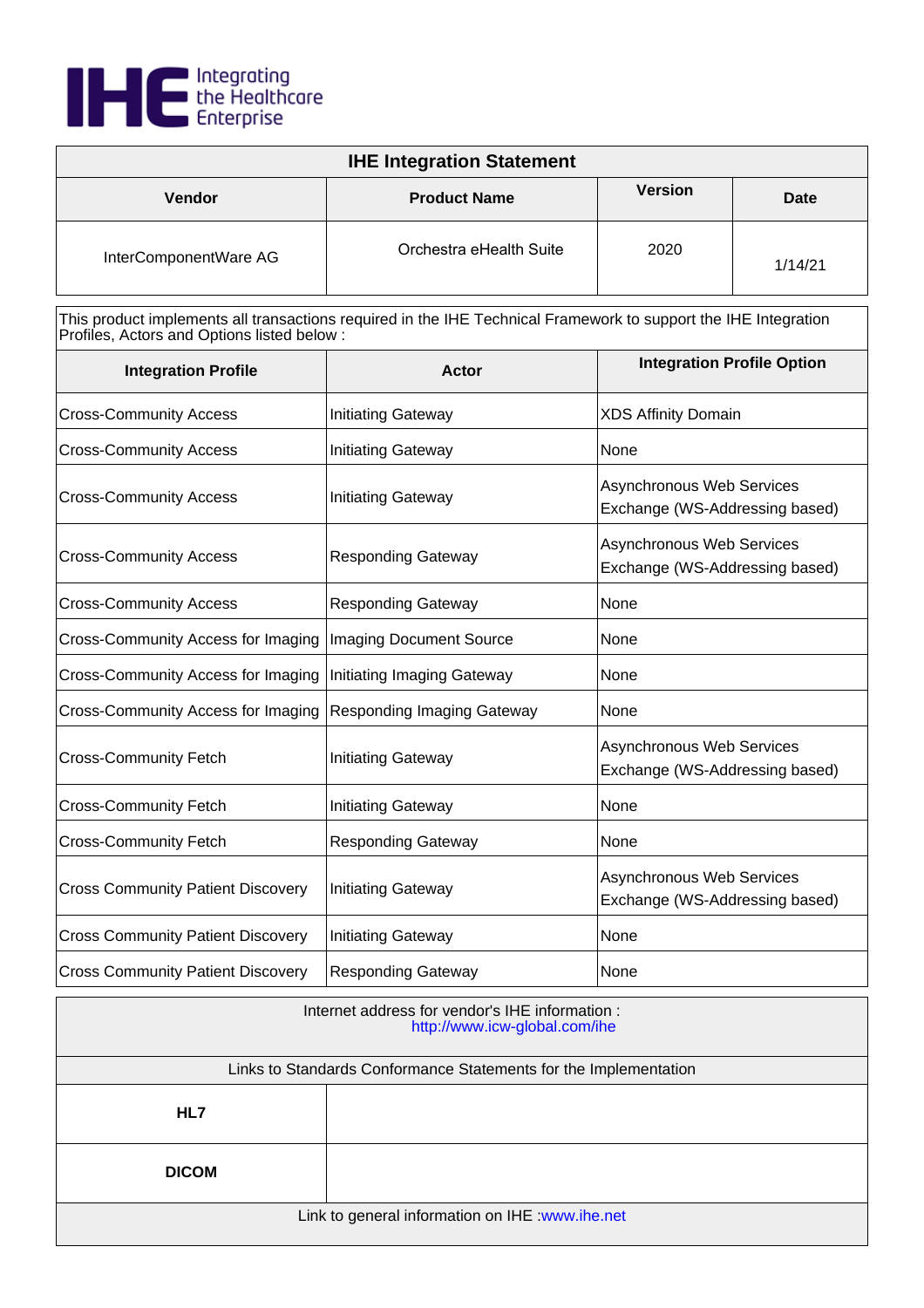

| <b>IHE Integration Statement</b> |                         |                |         |
|----------------------------------|-------------------------|----------------|---------|
| <b>Vendor</b>                    | <b>Product Name</b>     | <b>Version</b> | Date    |
| InterComponentWare AG            | Orchestra eHealth Suite | 2020           | 1/14/21 |

| <b>Integration Profile</b>                                         | Actor                             | <b>Integration Profile Option</b>                           |
|--------------------------------------------------------------------|-----------------------------------|-------------------------------------------------------------|
| <b>Cross Community Patient Discovery</b>                           | <b>Responding Gateway</b>         | Asynchronous Web Services<br>Exchange (WS-Addressing based) |
| Sharing Lab Report                                                 | <b>Content Consumer</b>           | None                                                        |
| <b>Cross-Enterprise Document Reliable</b><br>Interchange           | <b>Document Recipient</b>         | <b>Basic Patient Privacy Enforcement</b>                    |
| <b>Cross-Enterprise Document Reliable</b><br>Interchange           | <b>Document Recipient</b>         | None                                                        |
| <b>Cross-Enterprise Document Reliable</b><br>Interchange           | <b>Document Recipient</b>         | Document Metadata Update                                    |
| <b>Cross-Enterprise Document Reliable</b><br>Interchange           | <b>Document Recipient</b>         | <b>Accepts Limited Metadata</b>                             |
| <b>Cross-Enterprise Document Reliable</b><br>Interchange           | <b>Document Source</b>            | <b>Basic Patient Privacy Enforcement</b>                    |
| <b>Cross-Enterprise Document Reliable</b><br>Interchange           | <b>Document Source</b>            | None                                                        |
| <b>Cross-Enterprise Document Reliable</b><br>Interchange of Images | <b>Imaging Document Recipient</b> | None                                                        |
| <b>Cross-Enterprise Document Reliable</b><br>Interchange of Images | <b>Imaging Document Recipient</b> | <b>PDF Report</b>                                           |

| Internet address for vendor's IHE information :<br>http://www.icw-global.com/ihe |  |
|----------------------------------------------------------------------------------|--|
| Links to Standards Conformance Statements for the Implementation                 |  |
| HL7                                                                              |  |
| <b>DICOM</b>                                                                     |  |
| Link to general information on IHE : www.ihe.net                                 |  |

ı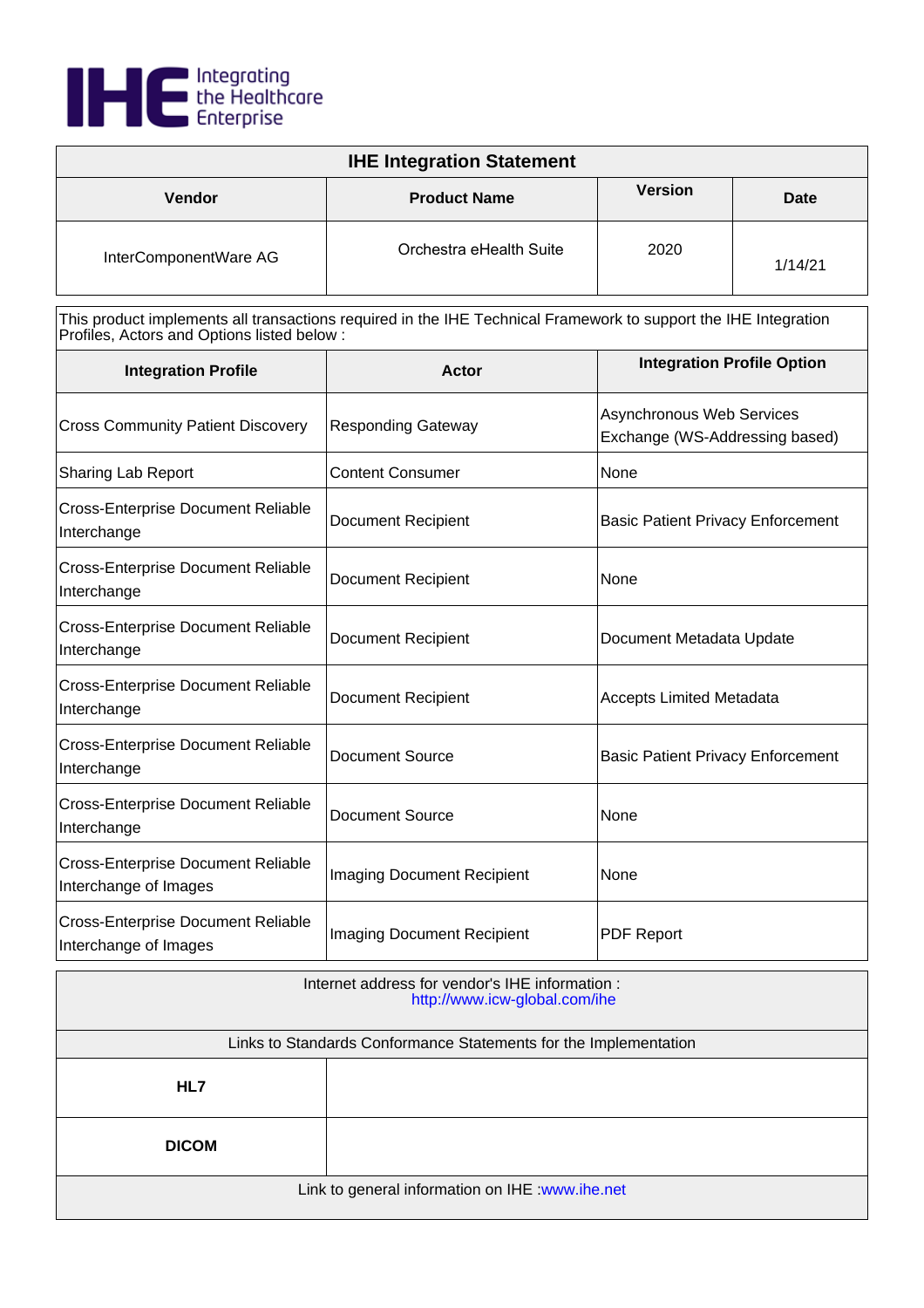

| <b>IHE Integration Statement</b> |                         |                |             |
|----------------------------------|-------------------------|----------------|-------------|
| <b>Vendor</b>                    | <b>Product Name</b>     | <b>Version</b> | <b>Date</b> |
| InterComponentWare AG            | Orchestra eHealth Suite | 2020           | 1/14/21     |

| <b>Integration Profile</b>                                         | <b>Actor</b>                      | <b>Integration Profile Option</b>                           |
|--------------------------------------------------------------------|-----------------------------------|-------------------------------------------------------------|
| <b>Cross-Enterprise Document Reliable</b><br>Interchange of Images | Imaging Document Recipient        | <b>CDA Wrapped Text Report</b>                              |
| <b>Cross-Enterprise Document Reliable</b><br>Interchange of Images | <b>Imaging Document Recipient</b> | Sharing of DICOM SOP Instance                               |
| <b>Cross-Enterprise Document Reliable</b><br>Interchange of Images | Imaging Document Recipient        | CDA Imaging Report with Structured<br>Headings              |
| <b>Cross-Enterprise Document Sharing</b>                           | Document Administrator            | None                                                        |
| <b>Cross-Enterprise Document Sharing</b>                           | Document Consumer                 | None                                                        |
| <b>Cross-Enterprise Document Sharing</b>                           | <b>Document Registry</b>          | Patient Identity Feed (HL7 V2)                              |
| <b>Cross-Enterprise Document Sharing</b>                           | <b>Document Registry</b>          | None                                                        |
| <b>Cross-Enterprise Document Sharing</b>                           | <b>Document Registry</b>          | Patient Identity Feed (HL7 V3)                              |
| <b>Cross-Enterprise Document Sharing</b>                           | Document Registry                 | <b>On-Demand Documents</b>                                  |
| <b>Cross-Enterprise Document Sharing</b>                           | <b>Document Registry</b>          | Asynchronous Web Services<br>Exchange (WS-Addressing based) |
| <b>Cross-Enterprise Document Sharing</b>                           | <b>Document Registry</b>          | Reference ID                                                |
| <b>Cross-Enterprise Document Sharing</b>                           | Document Registry                 | Document Metadata Update                                    |
| <b>Cross-Enterprise Document Sharing</b>                           | <b>Document Repository</b>        | None                                                        |
| <b>Cross-Enterprise Document Sharing</b>                           | <b>Document Source</b>            | Folder Management                                           |

| Internet address for vendor's IHE information :<br>http://www.icw-global.com/ihe |  |
|----------------------------------------------------------------------------------|--|
| Links to Standards Conformance Statements for the Implementation                 |  |
| HL7                                                                              |  |
| <b>DICOM</b>                                                                     |  |
| Link to general information on IHE : www.ihe.net                                 |  |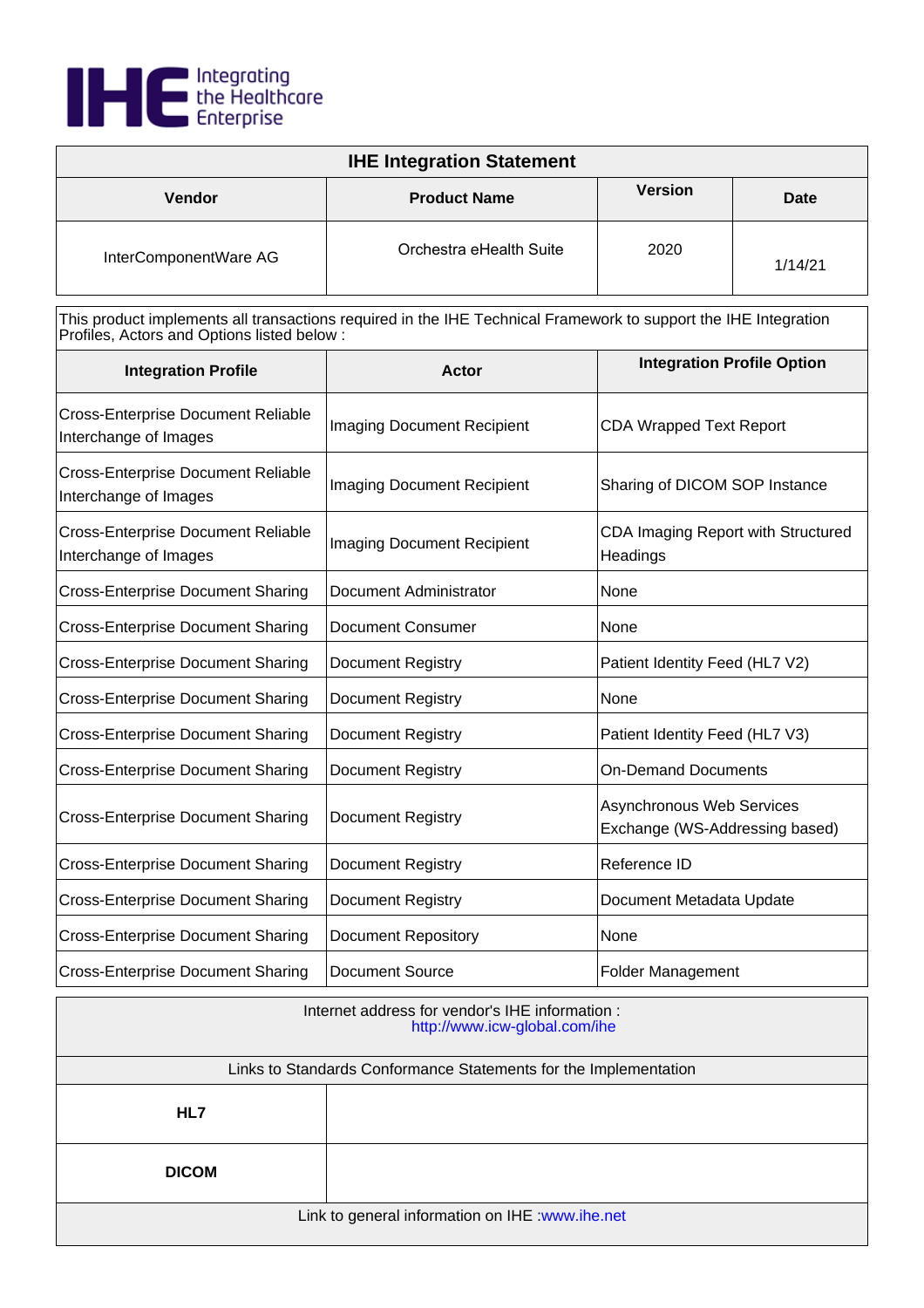

| <b>IHE Integration Statement</b> |                         |                |             |
|----------------------------------|-------------------------|----------------|-------------|
| Vendor                           | <b>Product Name</b>     | <b>Version</b> | <b>Date</b> |
| InterComponentWare AG            | Orchestra eHealth Suite | 2020           | 1/14/21     |

| <b>Integration Profile</b>                              | Actor                            | <b>Integration Profile Option</b>        |  |
|---------------------------------------------------------|----------------------------------|------------------------------------------|--|
| <b>Cross-Enterprise Document Sharing</b>                | Document Source                  | None                                     |  |
| <b>Cross-Enterprise Document Sharing</b>                | <b>Document Source</b>           | <b>Basic Patient Privacy Enforcement</b> |  |
| <b>Cross-Enterprise Document Sharing</b>                | <b>Document Source</b>           | Document Replacement                     |  |
| <b>Cross-Enterprise Document Sharing</b>                | <b>On-Demand Document Source</b> | <b>Basic Patient Privacy Enforcement</b> |  |
| <b>Cross-Enterprise Document Sharing</b>                | <b>On-Demand Document Source</b> | None                                     |  |
| <b>Cross-Enterprise Document Sharing</b>                | <b>Patient Identity Source</b>   | Patient Identity Feed (HL7 V2)           |  |
| <b>Cross-Enterprise Document Sharing</b>                | <b>Patient Identity Source</b>   | None                                     |  |
| <b>Cross-Enterprise Document Sharing</b>                | <b>Patient Identity Source</b>   | Patient Identity Feed (HL7 V3)           |  |
| <b>Cross-Enterprise Document Sharing</b><br>for Imaging | <b>Document Registry</b>         | None                                     |  |
| <b>Cross-Enterprise Document Sharing</b><br>for Imaging | <b>Document Repository</b>       | None                                     |  |
| Cross-Enterprise Sharing of Medical<br>Summaries        | <b>Content Consumer</b>          | <b>View Option</b>                       |  |
| Cross-Enterprise Sharing of Medical<br><b>Summaries</b> | <b>Content Consumer</b>          | None                                     |  |
| Cross-Enterprise Sharing of Medical<br>Summaries        | <b>Content Creator</b>           | Referral                                 |  |

| Internet address for vendor's IHE information :<br>http://www.icw-global.com/ihe |  |  |
|----------------------------------------------------------------------------------|--|--|
| Links to Standards Conformance Statements for the Implementation                 |  |  |
| HL7                                                                              |  |  |
| <b>DICOM</b>                                                                     |  |  |
| Link to general information on IHE : www.ihe.net                                 |  |  |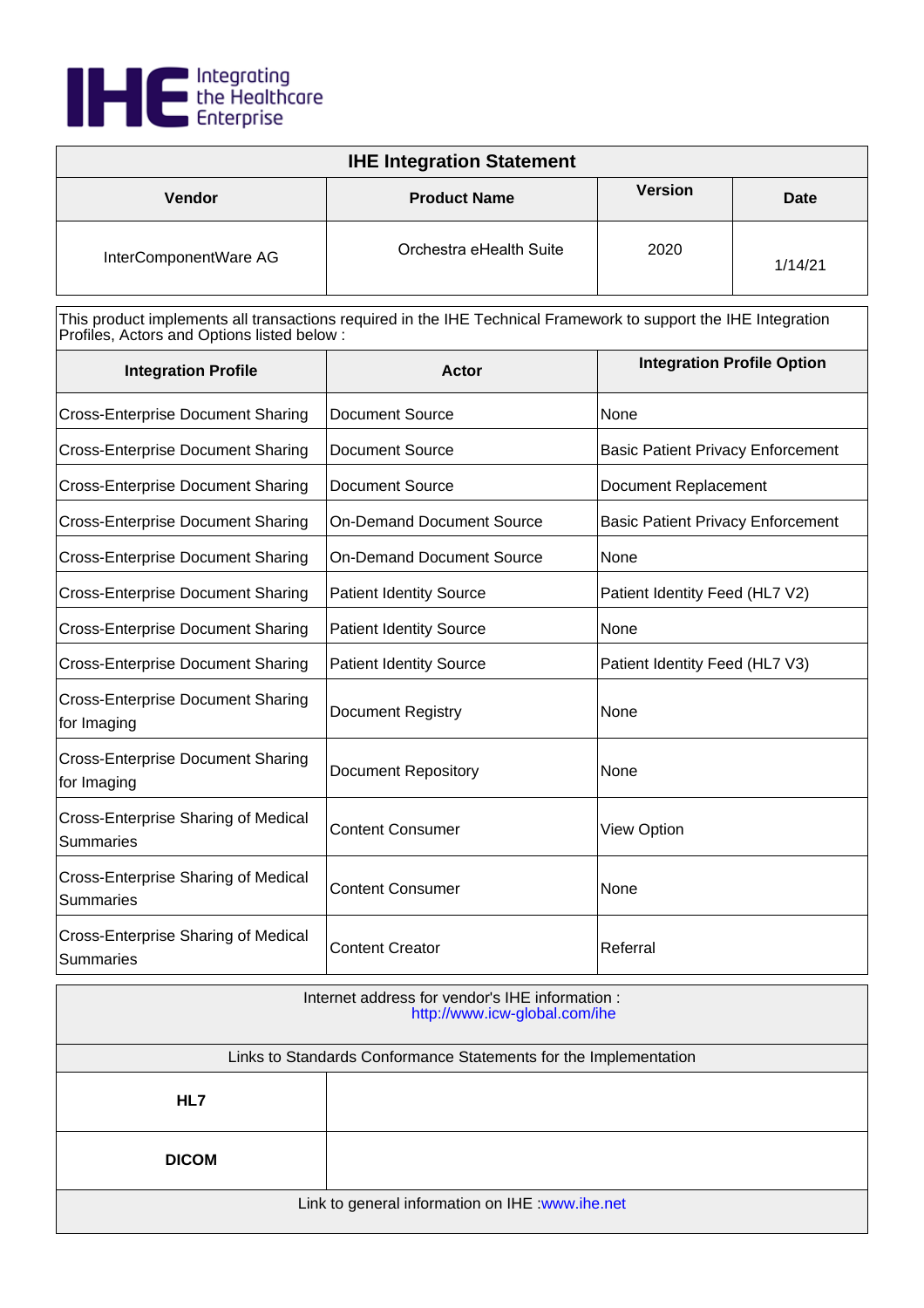

| <b>IHE Integration Statement</b> |                         |                |         |
|----------------------------------|-------------------------|----------------|---------|
| <b>Vendor</b>                    | <b>Product Name</b>     | <b>Version</b> | Date    |
| InterComponentWare AG            | Orchestra eHealth Suite | 2020           | 1/14/21 |

| <b>Integration Profile</b>                                       | Actor                                         | <b>Integration Profile Option</b> |
|------------------------------------------------------------------|-----------------------------------------------|-----------------------------------|
| Cross-Enterprise Sharing of Medical<br><b>Summaries</b>          | <b>Content Creator</b>                        | None                              |
| <b>Cross-Enterprise Document Sharing</b><br>of Scanned Documents | <b>Content Consumer</b>                       | <b>View Option</b>                |
| <b>Cross-Enterprise Document Sharing</b><br>of Scanned Documents | <b>Content Consumer</b>                       | None                              |
| <b>Cross-Enterprise Document Workflow</b>                        | <b>Content Creator</b>                        | None                              |
| Exchange of Personal Health Record<br>Content                    | <b>Content Consumer</b>                       | None                              |
| Exchange of Personal Health Record<br>Content                    | <b>Content Creator</b>                        | None                              |
| <b>XAD-PID Change Management</b>                                 | Document Registry                             | None                              |
| XAD-PID Change Management                                        | Patient Identifier Cross-reference<br>Manager | None                              |
| <b>Cross Enterprise User Assertion</b>                           | X-Service Provider                            | PurposeOfUse                      |
| <b>Cross Enterprise User Assertion</b>                           | X-Service Provider                            | None                              |
| <b>Cross Enterprise User Assertion</b>                           | X-Service Provider                            | Subject-Role                      |
| <b>Cross Enterprise User Assertion</b>                           | X-Service User                                | Subject-Role                      |

| Internet address for vendor's IHE information :<br>http://www.icw-global.com/ihe |  |  |
|----------------------------------------------------------------------------------|--|--|
| Links to Standards Conformance Statements for the Implementation                 |  |  |
| HL7                                                                              |  |  |
| <b>DICOM</b>                                                                     |  |  |
| Link to general information on IHE : www.ihe.net                                 |  |  |